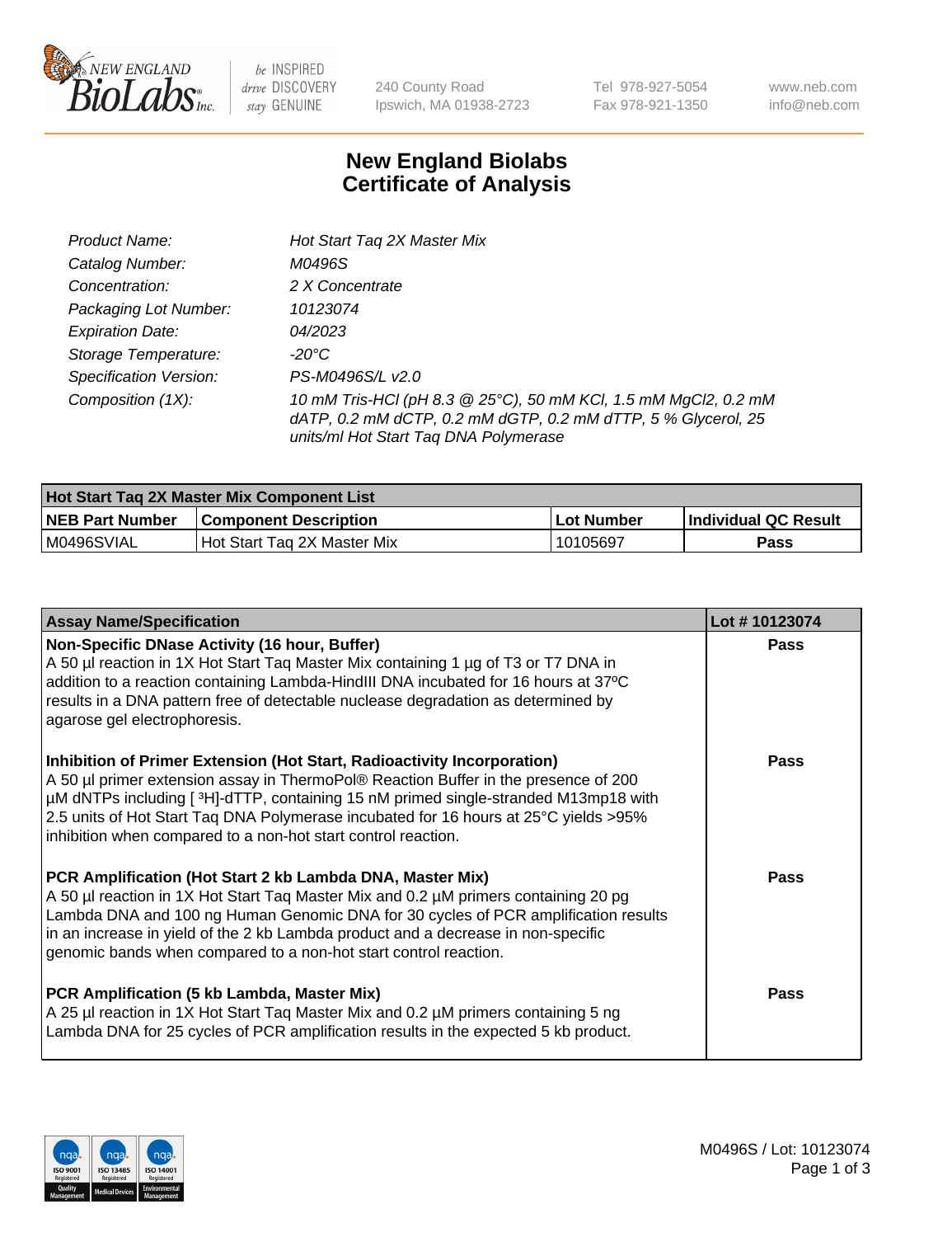

be INSPIRED drive DISCOVERY stay GENUINE

240 County Road Ipswich, MA 01938-2723 Tel 978-927-5054 Fax 978-921-1350

www.neb.com info@neb.com

| <b>Assay Name/Specification</b>                                                                                                                                                                                                                                                                                                                                                                                                     | Lot #10123074 |
|-------------------------------------------------------------------------------------------------------------------------------------------------------------------------------------------------------------------------------------------------------------------------------------------------------------------------------------------------------------------------------------------------------------------------------------|---------------|
| <b>Single Stranded DNase Activity (FAM-Labeled Oligo)</b><br>A 50 µl reaction in ThermoPol® Reaction Buffer containing a 10 nM solution of a<br>fluorescent internal labeled oligonucleotide and a minimum of 25 units of Taq DNA<br>Polymerase incubated for 30 minutes at 37°C and 75°C yields <10% degradation as<br>determined by capillary electrophoresis.                                                                    | Pass          |
| <b>Endonuclease Activity (Nicking)</b><br>A 50 µl reaction in ThermoPol® Reaction Buffer containing 1 µg of supercoiled<br>PhiX174 DNA and a minimum of 20 units of Taq DNA Polymerase incubated for 4 hours at<br>37°C and 75°C results in <10% conversion to the nicked form as determined by agarose<br>gel electrophoresis.                                                                                                     | <b>Pass</b>   |
| <b>RNase Activity (Extended Digestion)</b><br>A 10 µl reaction in NEBuffer 4 containing 40 ng of a 300 base single-stranded RNA<br>and a minimum of 1 µl of Hot Start Tag 2X Master Mix is incubated at 37°C. After<br>incubation for 4 hours, >90% of the substrate RNA remains intact as determined by<br>gel electrophoresis using fluorescent detection.                                                                        | <b>Pass</b>   |
| <b>qPCR DNA Contamination (E. coli Genomic)</b><br>A minimum of 5 units of Hot Start Taq DNA Polymerase is screened for the presence of<br>E. coli genomic DNA using SYBR® Green qPCR with primers specific for the E. coli 16S<br>rRNA locus. Results are quantified using a standard curve generated from purified E.<br>coli genomic DNA. The measured level of E. coli genomic DNA contamination is $\leq 1$ E.<br>coli genome. | Pass          |
| <b>Protein Purity Assay (SDS-PAGE)</b><br>Taq DNA Polymerase is ≥ 99% pure as determined by SDS-PAGE analysis using Coomassie<br>Blue detection.                                                                                                                                                                                                                                                                                    | Pass          |
| <b>Phosphatase Activity (pNPP)</b><br>A 200 µl reaction in 1M Diethanolamine, pH 9.8, 0.5 mM MgCl2 containing 2.5 mM<br>p-Nitrophenyl Phosphate (pNPP) and a minimum of 100 units of Taq DNA Polymerase<br>incubated for 4 hours at 37°C yields <0.0001 unit of alkaline phosphatase activity<br>as determined by spectrophotometric analysis.                                                                                      | Pass          |

This product has been tested and shown to be in compliance with all specifications.

One or more products referenced in this document may be covered by a 3rd-party trademark. Please visit <www.neb.com/trademarks>for additional information.